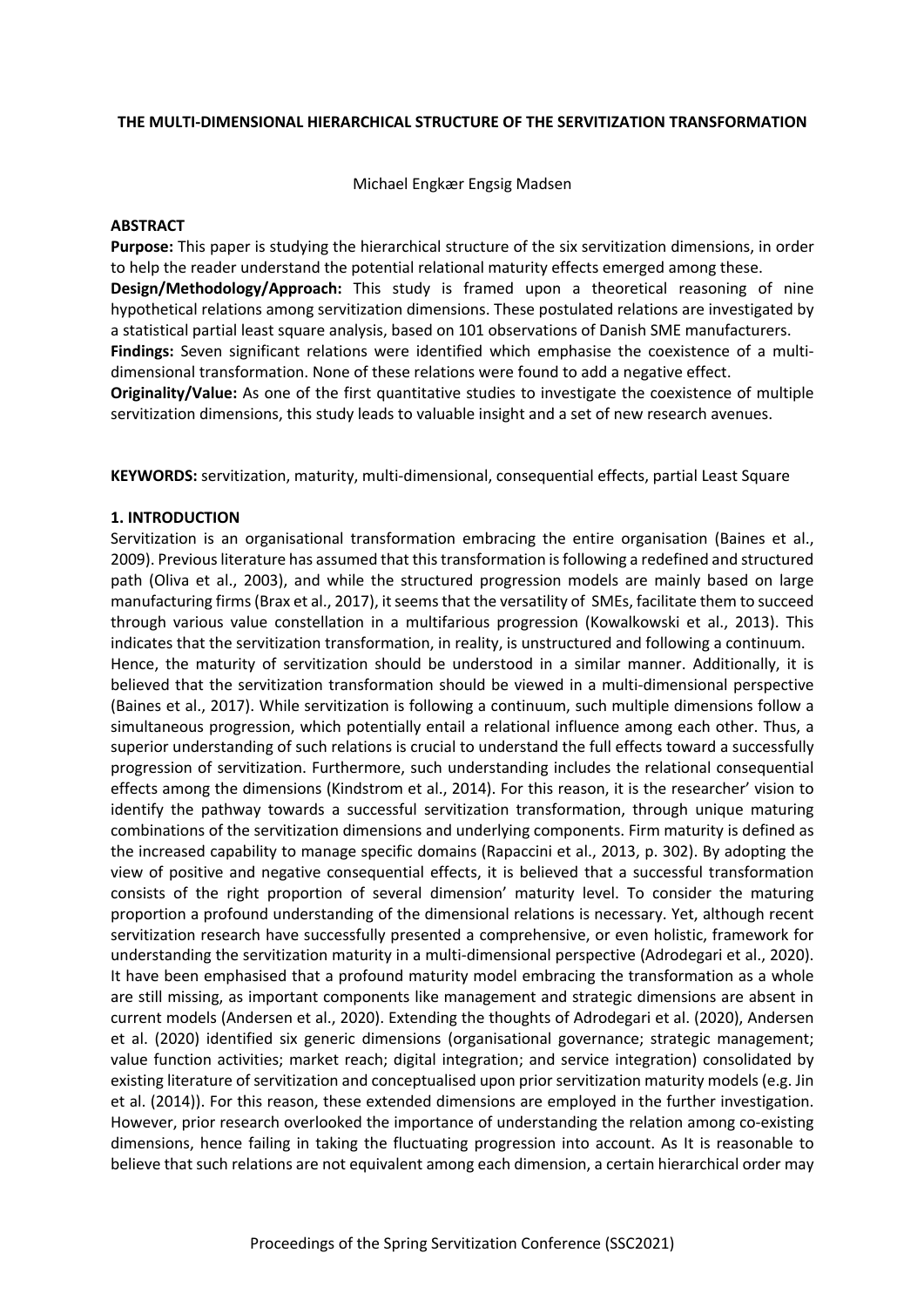occur. For this reason, the research is studying the hierarchical structure of the six servitization dimensions, in order to help the reader understand the relational effects emerged among these.

# **2. THEORY AND HYPOTHESIS**

## **2.1 The Relation of Servitization Maturity Components**

As stated by Adrodegari et al. (2020), only few studies have constructed a servitization maturity model (MM) of the transition toward service businesses. The degree of maturity has been assessed upon multifaceted levels, and consist in the literature of pre-defined levels of maturity (Rapaccini et al., 2013), theoretical defined prescriptions (Wikström et al., 2009), and evaluating own performance scores (Coreynen et al., 2018). A similarity for the prior MM is it, that each of the presented MM' evaluate the maturity level of each component individually, and not in relation to each other. Neither do they consider the outcome of other components. An exception is the study by Coreynen et al. (2018), who evaluate the maturity level of each component on multiple observable variables, but who did not consider the relations among the components. For this reason, it leaves a potential to further develop our understanding of MM' by incorporating such balanced view of the relational connections among each dimension, which to our best knowledge has not been achieved within servitization.

## **2.2 The Hypothetical Relations of Servitization Maturity Dimensions**

### *2.2.1 Organisational Governance*

The organisational governance (OG) refers to a firms' ability to build, integrate and align the organisation with the transformational properties from embarking on the servitization journey (Andersen et al., 2020), from which new experiences and realities emerges for the manufacturer (Oliva et al., 2003). These new realities comprise of the need for re-engineer new organisational structures to facilitate service design and delivery (Jin et al., 2014; Rapaccini et al., 2013), and the awareness on managing strategic choices by developing clear, implementable service management policies, process and resources (Tukker et al., 2006). The degree of formalised procedures and processes have been seen as a progression of servitization, as these ensures consistency and quality (Jin et al., 2014). While such formalisation of the organisation follows the organisational concept (Wikström et al., 2009), it is reasonable to believe that such elements have a positive influence on service infrastructure, thus relating to integration of services. Service integration comprise among other things of the firm's ability to seize service opportunities (Coreynen et al., 2018), whereas elements as processes, capabilities and available resources influences the outcome of this dimension. For this reason, are the following hypotheses stated: **H1** : *A manufacturing firms' degree of organisational governance have an impact on the degree of service integration.* In similar constellations, are the value function activities positively influenced by the allocation of resources, and the organisational structure to facilitate co-created value (Huikkola et al., 2016), this in term of procedure and processes (Coreynen et al., 2018), organisational concept, and personnel approach (Wikström et al., 2009). This in particular by establishing dedicated teams and roles for new service development, and developing specific sales tools, methods and procedures for cost of ownership models (Adrodegari et al., 2020): H<sup>2</sup>: *A manufacturing firms' degree of organisational governance have an impact on the degree of value function.* Further, the availability of resources, formalisation of procedures and processes, and the organisational concept all are seen as instruments for the management to implement new strategic directions. Hence: H<sup>3</sup>: A *manufacturing firms' degree of organisational governance have an impact on the degree of strategic management.*

## *2.2.2 Strategic Management*

Strategic management (SM) refers to firms' ability to build and maintain strategies in order to successfully implement servitization (Andersen et al., 2020; Baines et al., 2017). Prior research investigating the consequences of servitization have emphasised that servitization is a beneficial strategy if managed properly and with strategic focus (Baines et al., 2009; Neff et al., 2014). The managerial commitment poses a fundamental role in maintaining and building strategies of the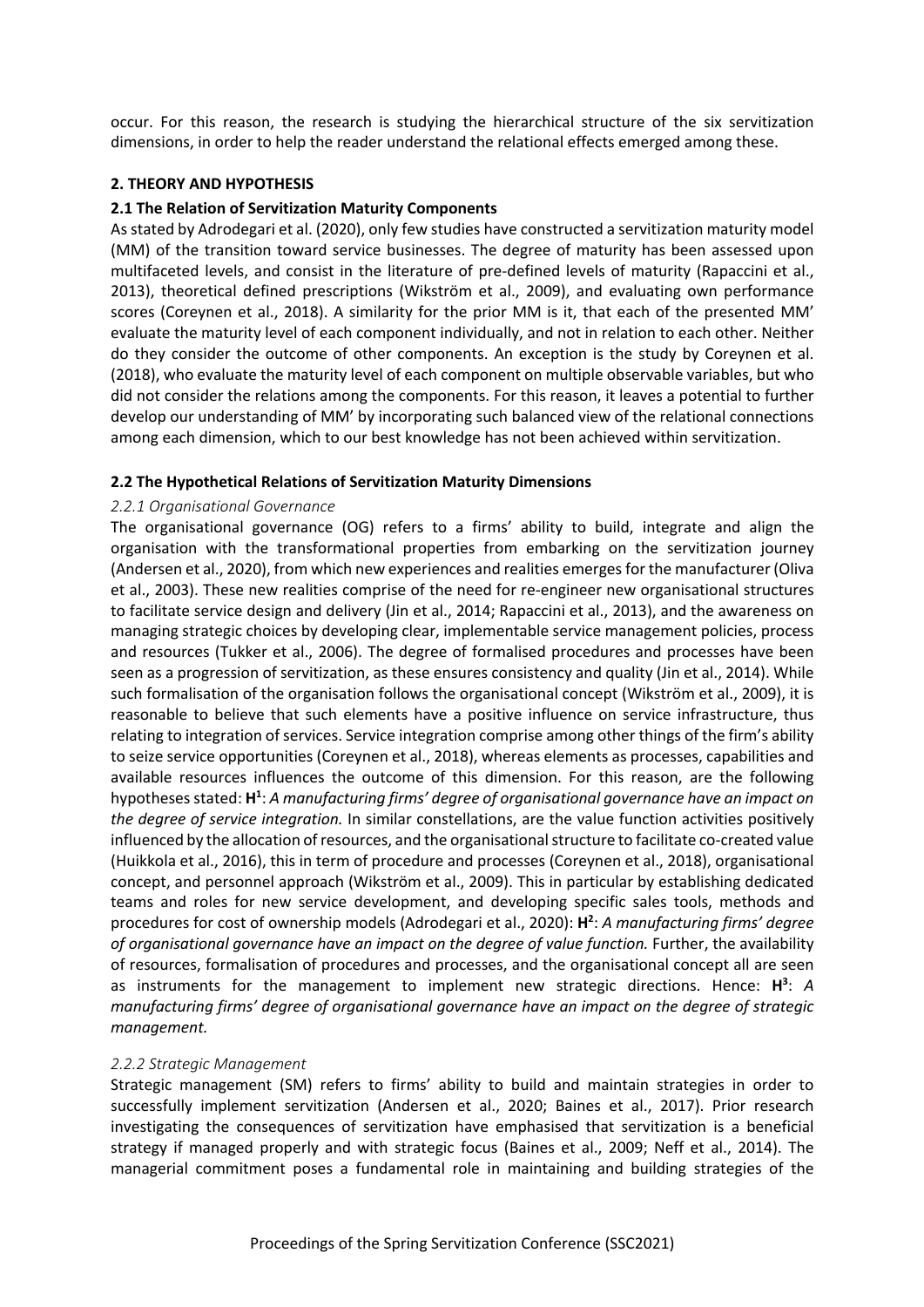transition (Lexutt, 2020; Neff et al., 2014), and is seen as an important element for the value function activities. As the managerial mindset changes toward customer-centric logic, it will facilitate better value propositions through customer integration, hence leading to new value creation and optimised cost structures (Huikkola et al., 2016; Liu et al., 2019). As well as the fundamental change of the organisational culture as accommodative to service provision (Baines et al., 2009). Hence, H<sup>4</sup>: A *manufacturing firms' degree of strategic management have an impact on the degree of value function.*

### *2.2.3 Value Function Activities*

The value function activities (VF) refer to firms' ability to embrace servitization by developing new business models that can create and capture value that servitization promises (Andersen et al., 2020; Baines et al., 2014). Particular emphasis are placed on the value chain activities, regarding the responsibility to support service-products throughout the product life-cycle, along with finding an innovative way to make service more tradable, with a functional cost structure (Spring et al., 2013). Managing the value chain activities within servitization can be challenging, and required skills have to be acquired through organisational governance  $(H^2)$ (Adrodegari et al., 2020), as well as new up- and downstream partnerships. The latter, need to be managed effectively in order to leverage the needed capabilities in a strategic management perspective (H<sup>4</sup>)(Adrodegari et al., 2020; Cui et al., 2019). For this reason, market reach is an important component for the VF as the co-creation and solution development are enabled through the integration of customer needs (Lenka et al., 2017) and utilising network capabilities (Coreynen et al., 2017). Hence, H<sup>5</sup>: A manufacturing firms' degree of market reach have an impact on the degree of value function activities.

## *2.2.4 Market Reach*

The market reach (MR) refers to firms' ability to scan the business environment to identify and apply external capabilities and resources in supporting the servitization journey through new and optimised service solutions(Andersen et al., 2020). Prior literature agrees on the importance of value co-creation of whom a particular emphasis is put on the role of customers and network partners (H5) (Rapaccini et al., 2013). Accordingly, digitalisation enables a deeper integration into customers processes, to reach new levels of servitization through increased network involvement and value creation (Coreynen et al., 2017), which potentially influences both the MR and VF of the firm.Hence, **H6** *: A manufacturing firms' degree of digital integration have an impact on the degree of market reach.*

## *2.2.5 Digital Integration*

Digital integration (DI) refers to firms' ability to integrate new technologies, increase external accessibility and apply data as a resource for new service offerings (Andersen et al., 2020). Digitalisation is breaking barriers between industry segments and changing traditional value chains into the provision of services (Kuula et al., 2018). As such, incorporating digital services aims to develop the capturing and processing of data and information, allowing manufacturers to develop new business models by exploiting the potential of their products (Neff et al., 2014; Vendrell-Herrero et al., 2017). Hence, **H7** *: A manufacturing firms' degree of digital integration have an impact on the degree of value function.* Digitalisation enables better allocation of resources and more accurate information sharing within and outside the boundaries of the firm (Kindstrom et al., 2014). Both of which positively influences the market reach (H<sup>6</sup>) and management governance. Hence, H<sup>8</sup>: *A manufacturing firms' degree of digital integration have an impact on the degree of management governance.* Further, digital technologies and appliance create new opportunities and is understood as a core enabler and driver for servitization (Sjödin et al., 2020). Digitalisation is seen as essential for effective delivery by optimising the service infrastructure and processes (Reim et al., 2019), which potentially influence the service integration positively as the maturity of service integration increases: **H9** : *A manufacturing firms' degree of digital integration have an impact on the degree of service integration.*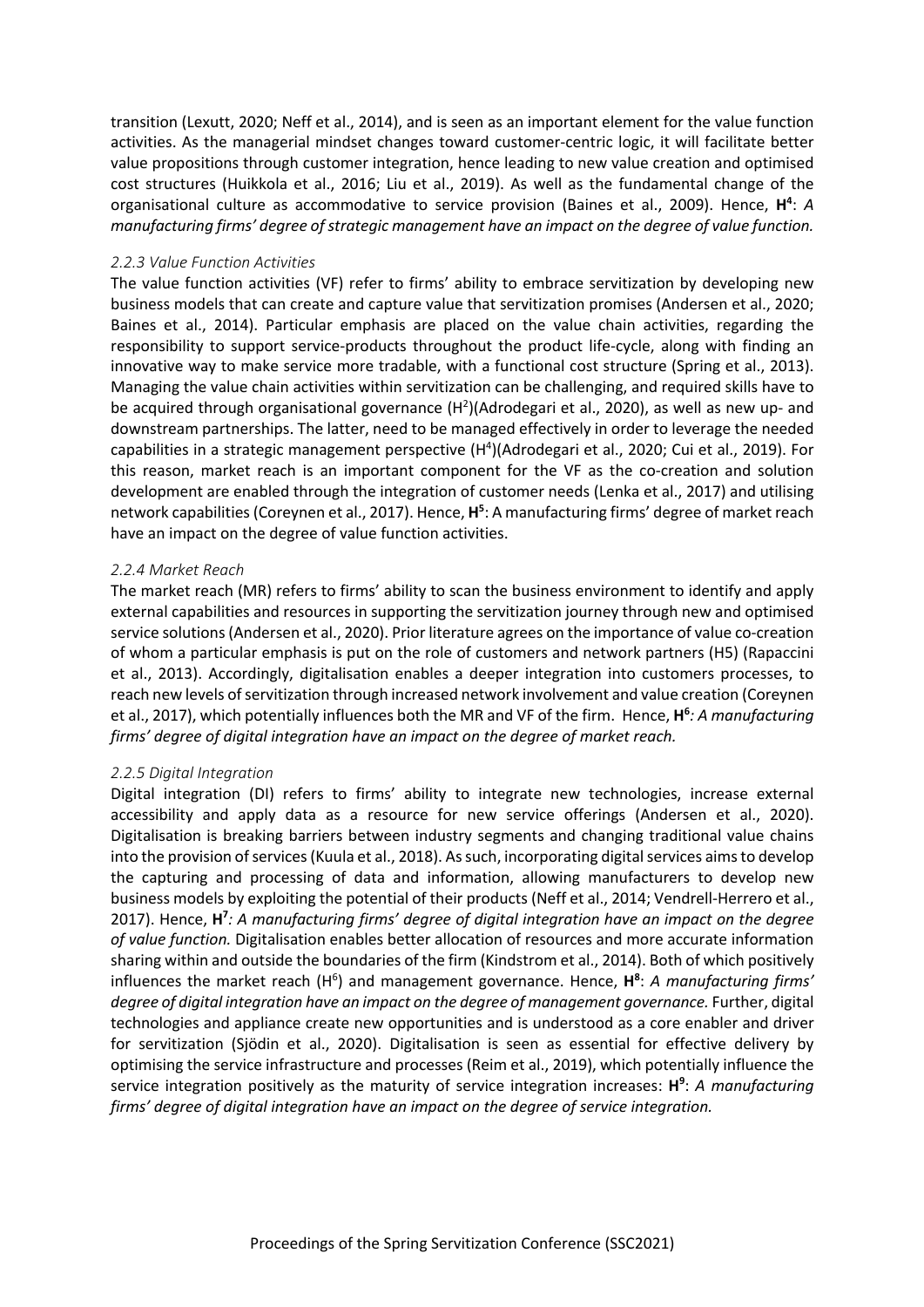### *2.2.6 Service Integration*

The service integration refers to firms' ability to integrate data appliance from service and product data, service infrastructure, and process and policy formalization into the development of new optimised service solutions (Andersen et al., 2020).

## **2.3 The multi-dimensional servitization maturity framework**

The dimensions compose an essential role in the progression of servitization toward the achievement of it. Success is seen as a progression or development of the focal firm' performance toward a preferred situation (Bustinza et al., 2019), and should be assessed upon financial and non-financial measures. As such, the model is estimated to predict the servitization success (SS), and hence each

dimension' prediction toward the endogenous variable (SS). The improvement of each dimension is believed to contribute to a successful achievement of servitization. Figure 1 illuminate the hypothetical relation among each dimension, and illustrates the complexity within the servitization field in a simplified manner. Further assessment of the dimensional impact of servitization success, are outside the scope of this study.



#### **3. METHODOLOGY**

Inspired by the study of Kohtamäki et al. (2013), the postulated relations are tested upon a partial least square (PLS), by computing the significance of the relations' path-coefficients. PLS is a suitable statistical tool for predicting the relationships rather than explaining them, in the latter covariancebased methods are preferred (Jöreskog et al., 1982). Generally, PLS is seen as more robust than other SEM techniques in violation of statistical assumptions, and are referred to as a distribution-free method (Vilares et al., 2010). The statistical tool SmartPLS 3.0 are used for this study.

#### **3.1 Data Collection, Response Pattern and Respondents**

The data collection was distributed through a web-based questionnaire sent to manufacturing firms registered under the Danish industry code ´C28. producers of machinery and tools´ within the Danish firm register (CVR.dk). This provided the study with 1.597 potential SMEs of which 1.194 had approved sharing contact information. Additional mails were sent to 358 SMEs enrolled in the Servitize.dk project, to ensure participants with varying degree of service implementation. The first notification comes with a brief description of the research purpose and the potential managerial contribution to encourage the respondents. A second notification were sent to all non-responders six days later. Following the ten times rule, a minimum of observations is estimated by the highest denominator of eighter the largest number of observable variables for a single latent variable (in this case 8), or the largest number of loadings toward a single latent variable (6) in the model (Hair et al., 2011). Thus, a required number of observations are set to 80 respondents. In total, 163 observations were gathered resulting in a response rate of 22,9% (82) for servitize.dk and 6,7% (81) for the industry. Three control variables were included to ensure the relevance of the observations. The degree of servitization established whether firms are involved in a servitization process assessed upon their service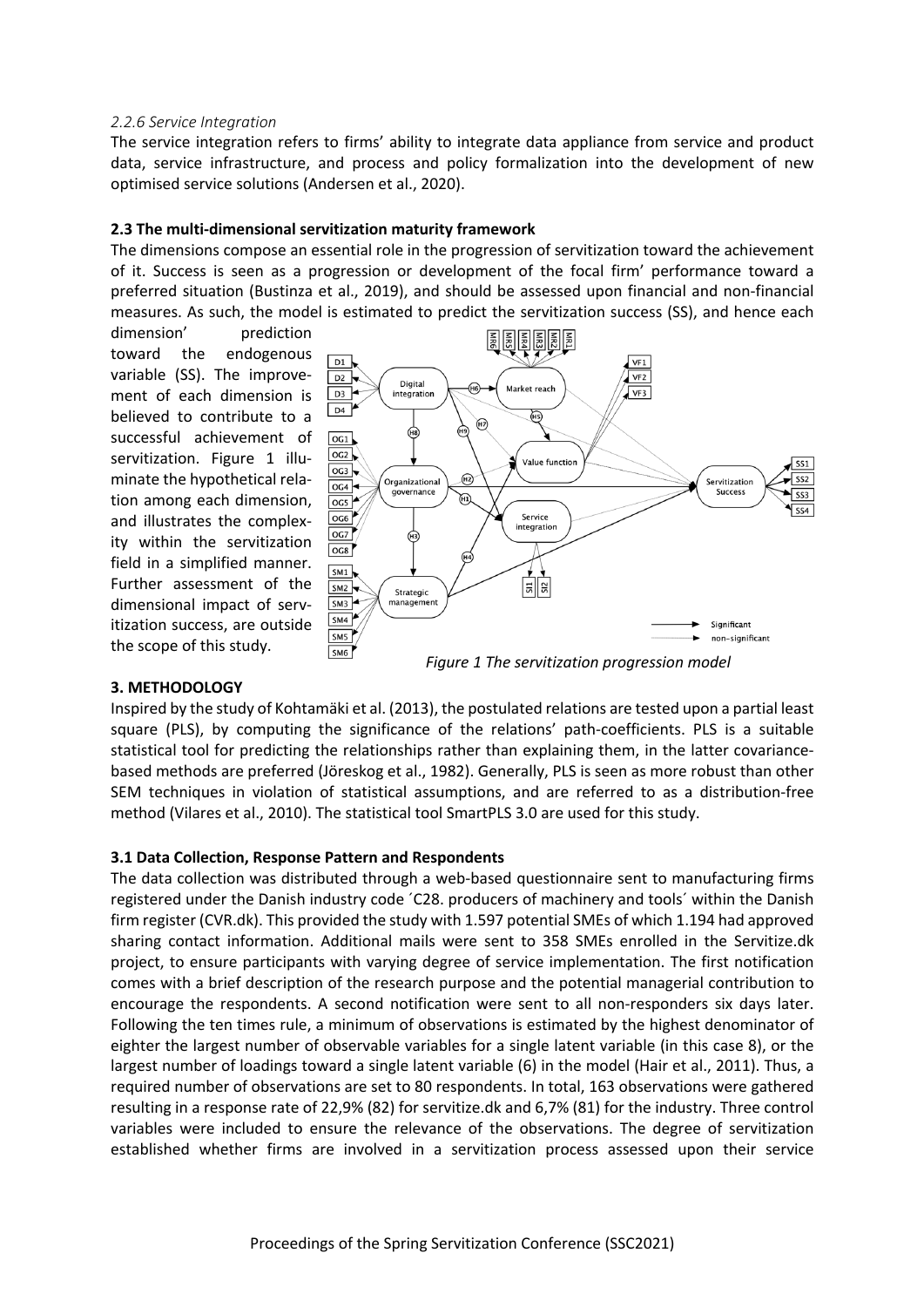advancement (none, initial, repeatable, defined, managed or optimised) inspired by Rapaccini et al. (2013). The number of employees states whether they are considered a SME (5 removed).

## **3.2 Measurement of Constructs**

The measures and items used in this investigation are adopted from prior research in servitization maturity modelling. By adopting the item formulations by Coreynen et al. (2018), each item are rephrased to statement-related whereas respondents evaluate recent performance upon each item. This evaluation was scaled on a 7-point Likert scale from 1 (strongly disagree) to 7 (strongly agree). As such, being positively related to the progression of servitization with respect for the adopted item' measures. Each item adopted this framing to ease the reading and interpretation by the respondent. As the study have rephrased and structured new items, a particular focus were made on testing the validity and reliability prior to distribution. To assess the internal validity of measures, items and the survey structure, three academic colleagues were invited to evaluate these aspects leading to smaller phrasing adjustments. Further, by inviting one respondent to conduct the survey while observed, additional linguistic adjustments were made. The survey was distributed in Danish, which potentially creates a misinterpretation due to linguistics. To protect the content validity of the translated items, a back-translation were made by letting an unbiased person translate the Danish version into English and compare the English versions. Finally, a pilot test was conducted for test of the measure' reliability and internal consistency. 200 respondents were invited to participate, providing 11 responses. From here, a Cronbach' Alpha ( $α = .976$ ) proved the reliability and consistency of the measures (Hertzog, 2008, p. 185). The final distribution gathered 104 completed observations and 59 partially completed. All observations exceeding an 85% completion rate were merged into the dataset (n=125), and a further missing value analysis proved the values as Missing Completely at Random (P = .483). To avoid biased results from imputations, a pair-wise deletion was chosen during the investigation. This, however results in an uncertain effective sample size.

## **3.3 Common Variance**

A preliminary analysis of the model and the dataset were made by evaluating the significance of both outer loadings and weights, controlling for variance inflation factors (VIF) and for outliers. This led to a sequential extraction of two items both insignificant in loadings and weights (SS4 and OG3), while no VIF' were identified at this stage. Additionally, an assessment of the factor scores led to a list-wise removal of 24 outliers, with an absolute value above 1.96 ( $\alpha$ =.05) (Weston et al., 2006). To evaluate the reliability and validity of the estimated model, a further emphasis is put on the internal reliability, convergent validity and discriminant validity in the following. To test for internal consistency a composite reliability of the models' constructs were applied, which fulfilled the criterion for a confirmatory model (>= .70) with adequate reliability as the scores ranged from .781 to .883 (Hair et al., 2011). Further, all outer loadings obtain significant, although several items attained a weak outer loading beneath the criterion of .70 for good indicators. Following Hair et al. (2011), OG8 were removed as it did not surpass the critical .40 cut-off (.384). The remaining weak outer loadings were obtained as the removal of these might harm the content validity. This indicate that the combination of items is insufficient as they do converge poorly. To ensure the convergent validity on the construct level an assessment of the Average Variance Extracted (AVE) were performed. From here, it was evident that the constructs are capable of explaining more than half of the variance of its indicators by exceeding the .50 limit, hence establishing the convergent validity of the constructs (Hair et al., 2011). Further, the discriminant validity was established, as no cross-loadings exceeded the indented loadings of the associated constructs. Additionally, while the disattenuated correlation establishes the discriminant validity for the majority of the constructs, this is not true for OG (Heterotrait-Monotrait ratio = .962), which emphasisesthe necessity for remodelling the construct. While OG2 (.512) and OG1 (.557) showed weak loadings, these were previously kept for the sake of content validity. However, as the analysis illuminate how each discriminates the validity, these are removed sequentially. Finally, a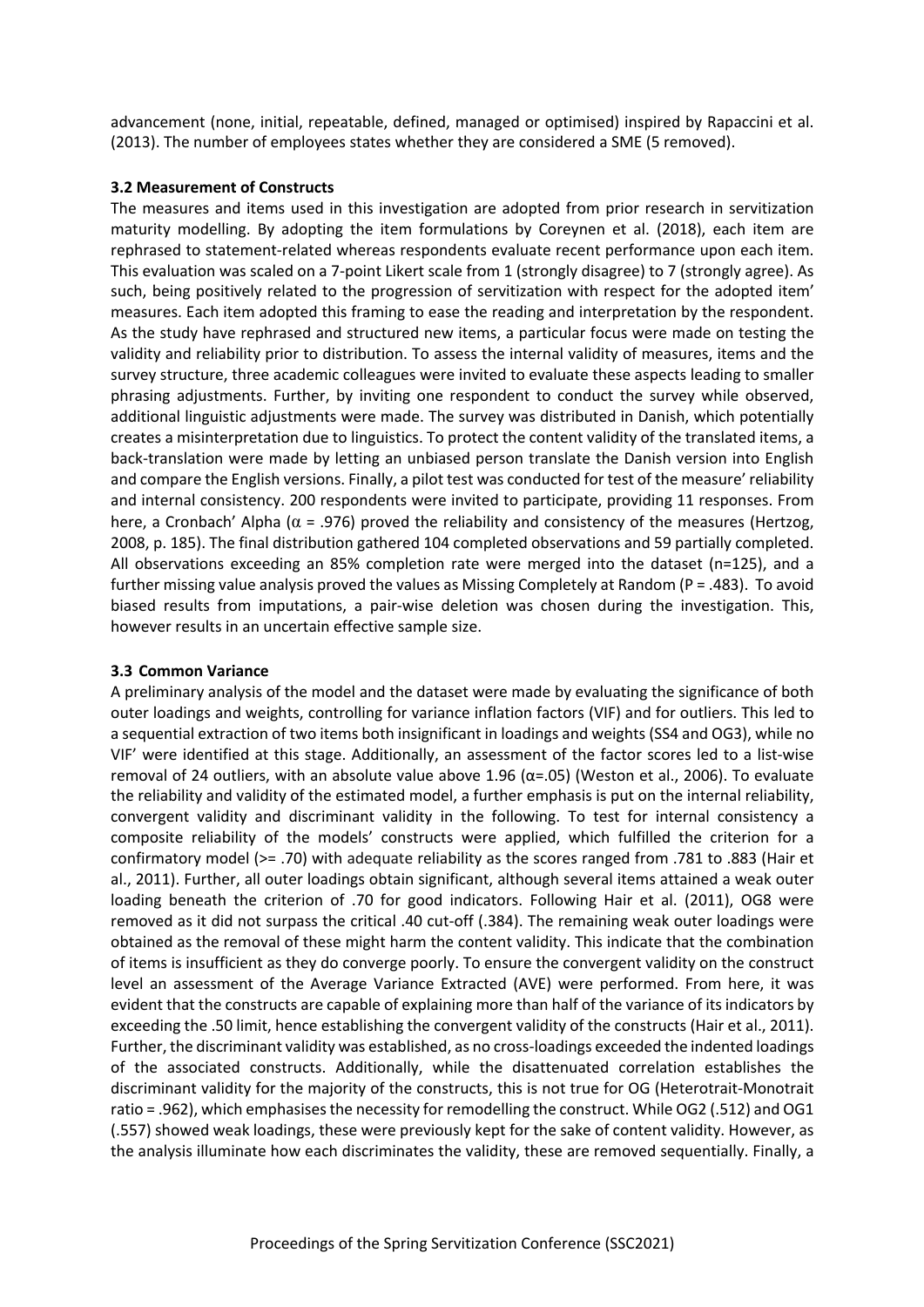bootstrapping procedure were performed with 2000 re-samples with the same number of cases as the original sample (n = 101), to establish the significance of the postulated relations.

*Table 1 - Adopted and rephrased Items and constructs*

| <b>Constructs and Items</b> (all measured in 7-point Likert scale)                                                         | Loading   |
|----------------------------------------------------------------------------------------------------------------------------|-----------|
| <b>Organizational Governance</b> (1 strongly disagree $-7$ strongly agree)                                                 |           |
| OG1: We have incorporated a focus on natural work flows within the entire organization - Wikström et al., 2009             |           |
| OG2: We have prioritized business development - Wikström et al., 2009                                                      |           |
| OG3: We encourage employees to manage decision on their own - Coreynen et al., 2018                                        |           |
| OG4: We have ensured a formal, optimized process for the service delivery - Coreynen et al., 2018                          | $.744***$ |
| OG5: We are able to turn service activities into a profitable business - Coreynen et al., 2018                             | .914***   |
| OG6: We are able to turn service activities into a professional business - Coreynen et al., 2018                           | .886 ***  |
| OG7: We have procedures and routines to minimize costs related to new service activities - Coreynen et al., 2018           | $.848***$ |
| OG8: We can overcome internal resistance and conflicts - Coreynen et al., 2018                                             |           |
| <b>Strategic management</b> (1 strongly disagree $-7$ strongly agree)                                                      |           |
| SM1: [Our management] consider services as a lasting differentiation strategy - Coreynen et al., 2018                      | $.686***$ |
| SM2:  consider the combination of products and services as a potential way to improve profitability -Coreynen et al., 2018 | .782***   |
| SM3:  aims to exploit the financial potential of services - Coreynen et al., 2018                                          | $.836***$ |
| SM4:  considers services to compensate fluctuating product sales - Coreynen et al., 2018                                   | $.715***$ |
| SM5:  considers services as highly profitable - Coreynen et al., 2018                                                      | $.771***$ |
| SM6: We are able to formulate clear service-related strategies and objectives - Coreynen et al., 2018                      | $.676***$ |
| Value function activities (1 strongly disagree $-7$ strongly agree)                                                        |           |
| VF1: Are able to provide a performance-based solution that guarantees product's operational performance - Cui et al., 2013 | $.741***$ |
| VF2: We are able to provide customized cost structures for our customers - Cui et al., 2013                                | $.672***$ |
| VF3: We evaluate the operating and financial risks and manage uncertainty continuously - Lexutt, 2020                      | $.777***$ |
| <b>Market reach</b> (1 strongly disagree $-7$ strongly agree)                                                              |           |
| MR1: We analyse what we would like to achieve with each customer - Coreynen et al., 2018; Jin et al., 2014                 | .680 ***  |
| MR2: We regularly discuss with our customers how we can support one another in our success - Cui et al., 2014              | .789 ***  |
| MR3: We remain informed about the goals, potential and strategies of our customers - Coreynen et al., 2018                 | .764***   |
| MR4: We analyse what we would like to achieve with each supplier - Coreynen et al., 2018                                   | .787***   |
| MR5: We determine in advance possible suppliers with whom to discuss the building of relationships - Coreynen et al., 2018 | .703 ***  |
| MR6: We remain informed about the goals, potential and strategies of our suppliers - Coreynen et al., 2018                 | $.752***$ |
| <b>Digital Integration</b> (1 strongly disagree $-7$ strongly agree)                                                       |           |
| D1: Our technology allows fully automated and optimized real-time data - Neff et al., 2014                                 | $.717***$ |
| D2: Our IT systems allows us integrated access to customer-related data - Coreynen et al., 2018                            | $.857***$ |
| D3: Our IT systems allows us integrated access to value chain-related data - Coreynen et al., 2018                         | $.830***$ |
| D4: Our IT systems allows us integrated access to market-related data - Coreynen et al., 2018                              | $.801***$ |
| <b>Service integration</b> (1 strongly disagree $-7$ strongly agree)                                                       |           |
| SI1: We can easily add significant product-service variety without increasing costs - Coreynen et al., 2018                | .915***   |
| SI2: We can add product-service variety without sacrificing quality - Coreynen et al., 2018                                | $.770***$ |
| <b>Servitization Success</b> (1 strongly disagree $-7$ strongly agree)                                                     |           |
| SS1: We were able to increase the service-specific revenue in the previous 24 months (only services)                       | $.851***$ |
| SS2: We were able to increase the company-specific profit margin in the previous 24 months (entire firm)                   | $.673***$ |
| SS3: Degree of service implementation (service advancement) - Jovanovic et al., 2016                                       | $.675***$ |
| SS4: Our sales are primarily to established customers with recurring buying patterns (Customer's loyalty) -                | ÷,        |

\*\*\*  $p \le 0.001$  \*\* $p \le 0.01$  \* $p \le 0.05$ 

#### **4. RESULTS**

The reconfigured model obtains a SRMR of .098 (<.10) indicating an acceptable fit (Weston et al., 2006). The inner model obtained no critical collinearities with a max VIF of 2,23. Overall, the validity and reliability of the items and constructs are assessed as acceptable for a preliminary study with reasoning in statistical and theoretical emphasis. Further, the model were capable of explaining 44,2% of servitization success, with an adjusted  $R^2$  of .442, which emphasis weak strength of the model (Hair et al., 2011). The relations emerged from OG, counts the connections toward SI (H1), VF (H2) and SM (H3), of which the relation between OG to SI ( $\beta$ =.40; p $\le$ .05) and OG to SM ( $\beta$ =.68; p $\le$ .05) were significant. In the meantime, the relation from OG to VF ( $\beta$ =-.03; n.s.) were statistically insignificant. Hypothesis 4 identified a significant relation from SM to VF ( $\beta$ =.31; p≤.05), similar to the relation from MR to VF ( $\beta$ =.47; p 
subsetseq Fig. cheapther, the DI obtained the most postulated relations, and hence the potential strongest emphasis for increasing the servitization effort. The relations emerged from DI included DI to MR (H6; β=.41; p≤.05), DI to OG (H8; β=.40; p≤.05) and DI to SI (H9; β=.37; p≤.05) which all returned significant, while DI to VF (H7) were insignificant. The majority of relations toward servitization success were found to be insignificant except SM to SS ( $\beta$ =.21;  $p \le 0.05$ ) and OG to SS ( $\beta$ =.44;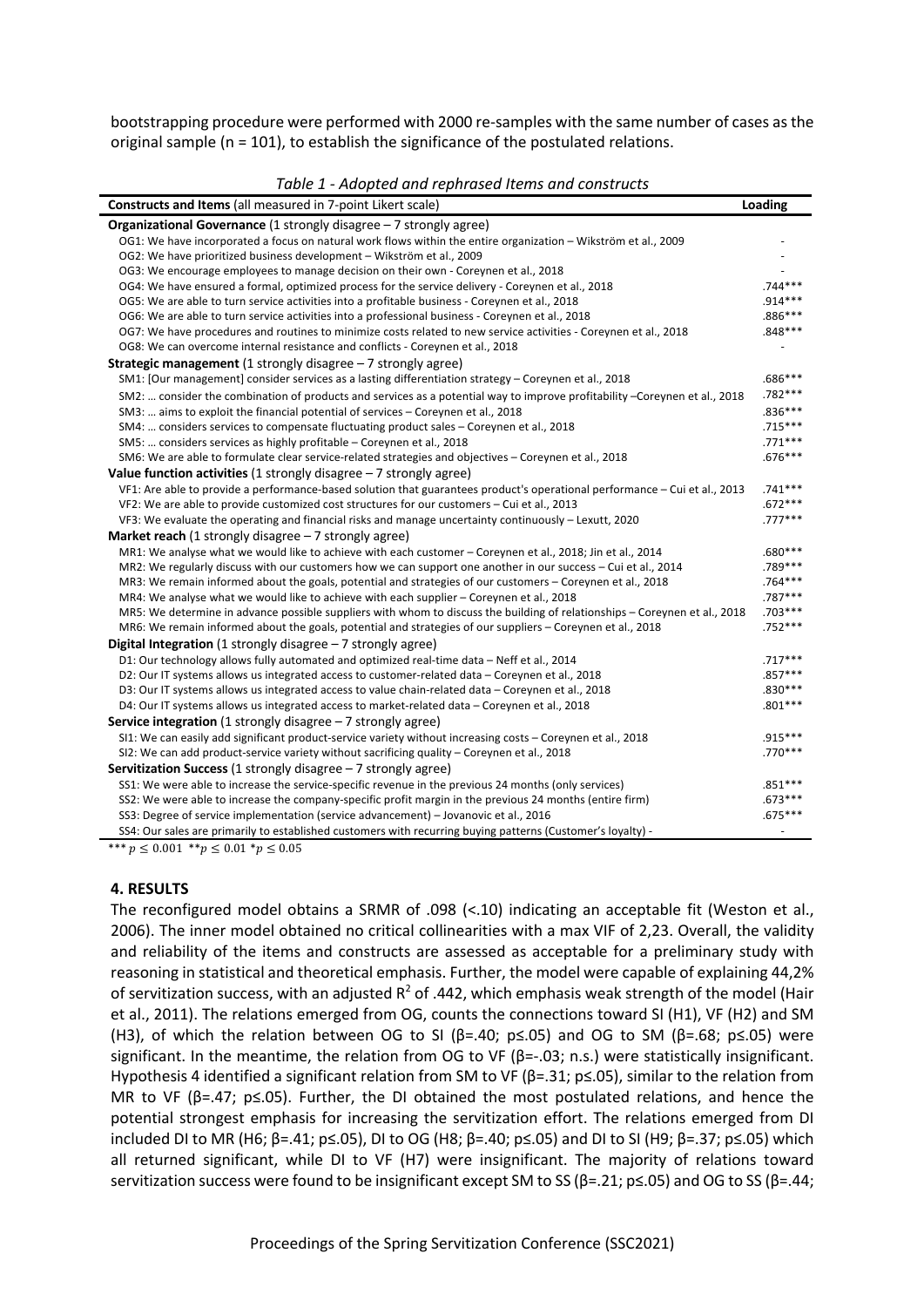p≤.05). This, however, can be explained by a poorly estimation of SS, which the outer loadings did imply and due to the removal of SS4. The evaluation of these relations is illustrated in figure 1.

## **5. DISCUSSION**

The study identified seven statistically significant relations among the servitization dimensions, hence retaining the majority of the postulated hypothesis. The findings demonstrate several relations, impacting several dimensions simultaneously, which strengthen the idea of servitization as a continuous transformation of multiple coexisting dimensions. As interestingly, none of the significant relations articulated a negative consequential effect, although OG to VF possessed a small insignificant negative effect ( $\beta$ =-.033). This indicates that the dimensions are positively influenced by each other, and it is reasonable to conclude, that an increase in one dimension, leads to an increase in another related dimension. Such findings, allows practitioners to evaluate future plans accordingly to the potential impact of each dimension. This, by acknowledging the relational effect among each other, but in particular by estimating an accurate influence. The composite value calculated through linear weighting process based on the models outer loadings and the respective response of each item (Song et al., 2013), potentially provides the practitioners with such preliminary evaluation tool of own servitization maturity score of each dimension. The standardised outer loadings interpret the impact of each predictors toward the intended construct, while the path coefficients reveal the impact of each relation. As such, these findings potentially can be used to assess the importance of each theoretical element, hence ease the decision-making process, by allocating resources to the elements with the highest impact toward a given goal. For instance, an increase of the manufacturer's organisational governance eventually led to an increase of .683 in the performance of strategic management, which e.g stems from the allocated resources. Furthermore, this weighted importance of each dimension' role in servitization, emphasising important streams for future research. However, as the PLS are most suitable for predicting relations, additional investigations are needed to obtain the explanation of these predictions. Despite the delimitation of the model, due to the remodelling in section 3.3, it is reasonable to believe that these relations provide important insights in the search of fully understanding the field of servitization as a whole.

#### **6. CONCLUSION**

This research illuminated new insight into the hierarchical structure of the six servitization dimensions, by theorising and statistically identifying seven significant (DI>OG, DI>MR, DI>Si, OG>SI, OG>SM, SM>VF, MR>VF) and two insignificant (DI>VF, OG>VF) relations. These findings add to the stream of a multi-dimensional perspective of servitization maturity, by establishing the coexistence of the six dimensions. Further, these findings provide practitioners with a preliminary foundation for decisionmaking through weighted importance of each dimension, their relations and underlying parameters. Importantly, none of the relations had a significant negative consequential effect. Due to the limitations of the model, additional studies into statistical predictors of the dimensions are needed. In particular, this study calls for further investigation into predictors of organisational governance and servitization success to enable a better prediction of the dimensions impact. Finally, additional research into usability of the weights, and the identified relations are welcome. Overall, it is believed that these findings are an important first step toward a unique maturing combination approach.

## **7. LIMITATIONS**

The study is lacking under the need for a clear definition of servitization success, which hindered the ability to construct or adopt predictors of this dimension.

## **REFERENCES**

Adrodegari, F., , & Saccani, N. (2020). A maturity model for the servitization of product-centric companies. *Journal of Manufacturing Technology Management, 31*(4), 775-797. doi:10.1108/jmtm-07-2019-0255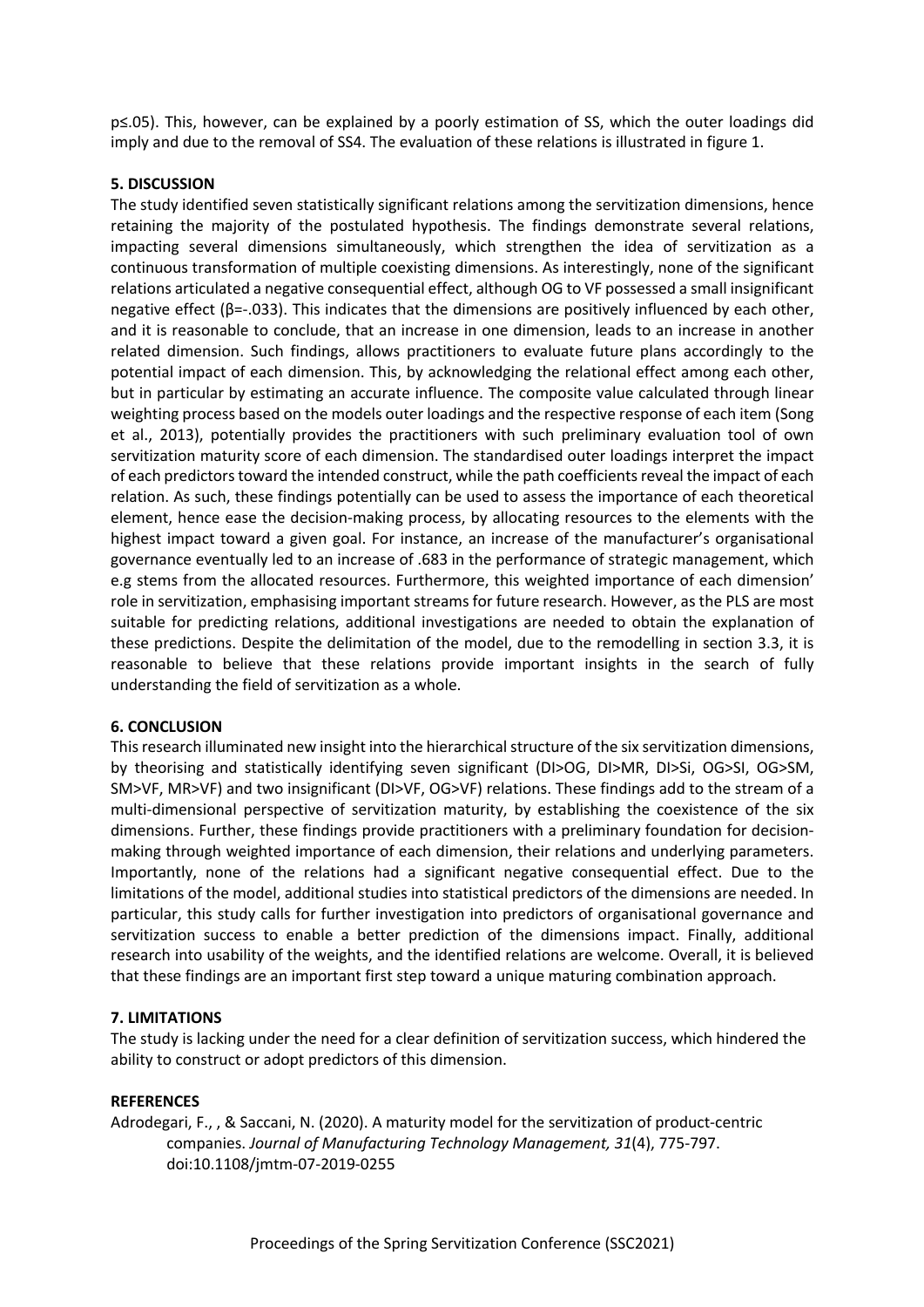- Andersen, T. C. K., Madsen, M. E. E., & Goduscheit, R. C. (2020). *Key Dimensions of Assessing Servitization Towards a conceptual maturity model.* Paper presented at the CINet Conference 2020, Milan.
- Baines, T., , Bigdeli, A. Z., , Bustinza, O. F., , ... Ridgway, K. (2017). Servitization: revisiting the stateof-the-art and research priorities. *International Journal of Operations & Production Management, 37*(2), 256-278. doi:10.1108/ijopm-06-2015-0312
- Baines, T., & Lightfoot, H. W. (2014). Servitization of the manufacturing firm Exploring the operations practices and technologies that deliver advanced services. *International Journal of Operations & Production Management, 34*(1), 2-35. doi:10.1108/Ijopm-02-2012-0086
- Baines, T. S., Lightfoot, H. W., Benedettini, O., & Kay, J. M. (2009). The servitization of manufacturing: A review of literature and reflection on future challenges. *Journal of Manufacturing Technology Management, 20*(5), 547-567. doi:10.1108/17410380910960984
- Brax, S. A., & Visintin, F. (2017). Meta-model of servitization: The integrative profiling approach. *Industrial Marketing Management, 60*, 17-32. doi:10.1016/j.indmarman.2016.04.014
- Bustinza, O. F., Gomes, E., Vendrell-Herrero, F., & Baines, T. (2019). Product-service innovation and performance: the role of collaborative partnerships and R&D intensity. *R & D Management, 49*(1, SI), 33-45. doi:10.1111/radm.12269
- Coreynen, W., Matthyssens, P., & Gebauer, H. (2018). Are You Ready for Servitization? A Tool to Measure Servitization Capacity. In M. Kohtamäki, T. Baines, R. Rabetino, & A. Z. Bigdeli (Eds.), *Practices and Tools for Servitization: Managing Service Transition* (pp. 25-39). Cham: Springer International Publishing.
- Coreynen, W., Matthyssens, P., & Van Bockhaven, W. (2017). Boosting servitization through digitization: Pathways and dynamic resource configurations for manufacturers. *Industrial Marketing Management, 60*, 42-53. doi:10.1016/j.indmarman.2016.04.012
- Cui, L. G., Su, S. I. I., Feng, Y. C., & Hertz, S. (2019). Causal or effectual? Dynamics of decision making logics in servitization. *Industrial Marketing Management, 82*, 15-26. doi:10.1016/j.indmarman.2019.03.013
- Hair, J. F., Ringle, C. M., & Sarstedt, M. (2011). PLS-SEM: Indeed a silver bullet. *Journal of Marketing Theory and Practice, 19*(2), 139-152. doi:10.2753/MTP1069-6679190202
- Hertzog, M. A. (2008). Considerations in Determining Sample Size for Pilot Studies. *Research in Nursing & Health, 31*, 180-191. doi:10.1002/nur
- Huikkola, T., Kohtamäki, M., & Rabetino, R. (2016). Resource Realignment in Servitization: A study of successful service providers explores how manufacturers modify their resource bases in transitioning to service-oriented offerings. *Research-Technology Management, 59*(4), 30-39.
- Jin, D., Chai, K.-H., & Tan, K.-C. (2014). New service development maturity model. *Managing Service Quality: An International Journal, 24*(1), 86-116. doi:10.1108/msq-10-2012-0134
- Jöreskog, K., G., & Sörbom, D. (1982). Recent developments in structuctural equation modeling. *Journal of Marketing Research, 19*(4), 404-416.
- Kindstrom, D., & Kowalkowski, C. (2014). Service innovation in product-centric firms: a multidimensional business model perspective. *Journal of Business & Industrial Marketing, 29*(2), 96-111. doi:10.1108/jbim-08-2013-0165
- Kohtamäki, M., Partanen, J., & Möller, K. (2013). Making a profit with R&D services The critical role of relational capital. *Industrial Marketing Management, 42*(1), 71-81. doi:10.1016/j.indmarman.2012.11.001
- Kowalkowski, C., Kindstrom, D., & Gebauer, H. (2013). ICT as a catalyst for service business orientation. *Journal of Business & Industrial Marketing, 28*(6), 506-513. doi:10.1108/JBIM-04- 2013-0096
- Kuula, S., Haapasalo, H., & Tolonen, A. (2018). Cost-efficient co-creation of knowledge intensive business services. *Service Business, 12*(4), 779-808. doi:10.1007/s11628-018-0380-y
- Lenka, S., Parida, V., & Wincent, J. (2017). Digitalization capabilities as enablers of value co-creation in servitizing firms. *Psychology & marketing, 34*(1), 92-100.